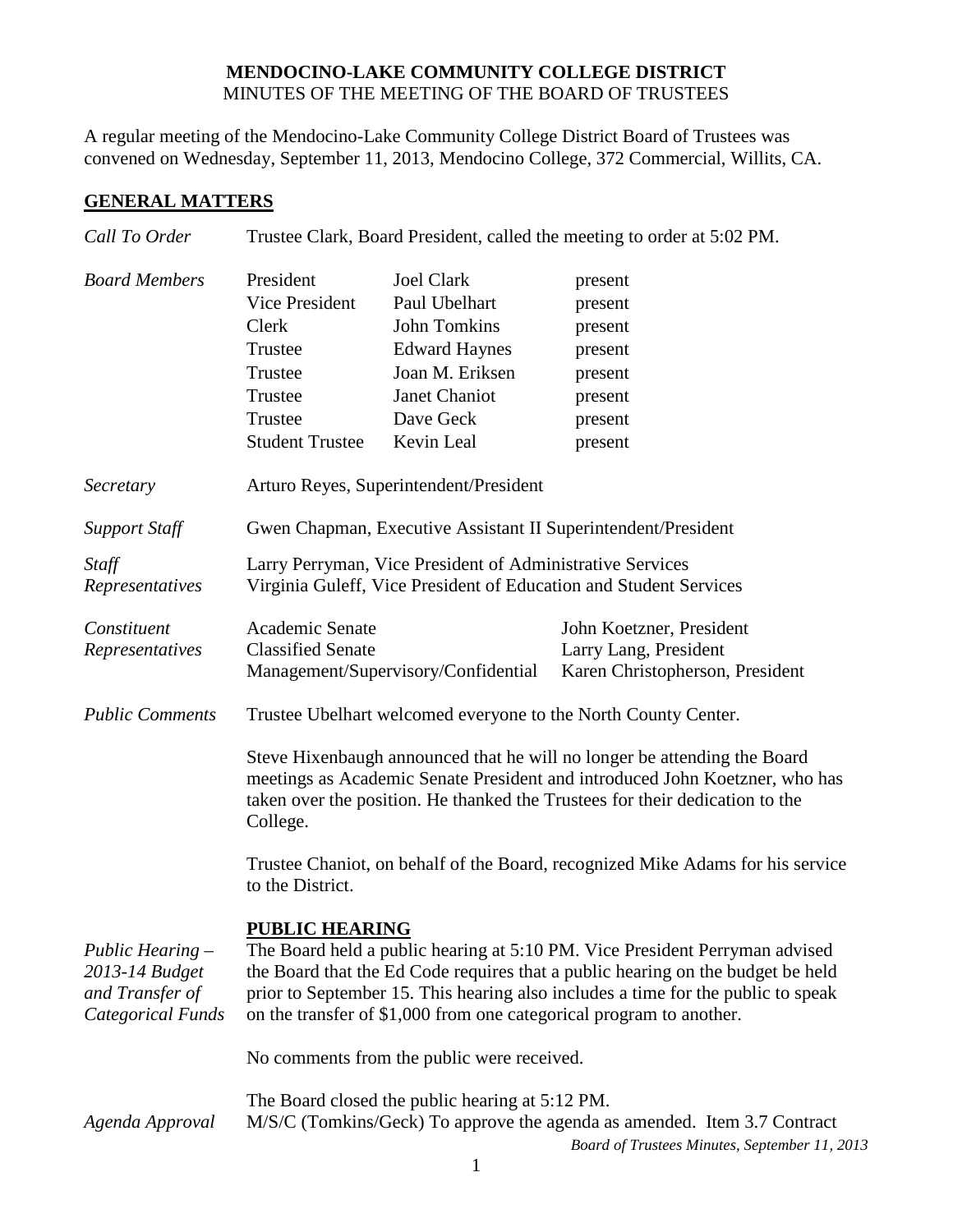Amendment – Faculty was removed from the agenda.

*Minutes/Approval* M/S/C (Leal/Geck) To approve the minutes of the regular meeting held on August 7, 2013 as submitted.

# **CLOSED SESSION**

The Board adjourned to Closed Session at 5:12 PM. Board President Clark announced that items 1.1 Public Employee Discipline/Dismissal/Release and 1.3 Collective Bargaining will be discussed and no action will be taken.

The Board returned to Open Session at 5:38 PM.

### **PRESIDENT'S REPORT**

A written report was submitted by Superintendent/President Reyes. The following was offered in addition:

• Superintendent/President Reyes, Vice President Guleff and Dean Goff attended the Hispanic Serving Institute (HSI) Summit at Davis. The College's Hispanic student population is 25% which allows for the beginning of relationships and partnerships that will benefit the college.

### **CONSENT AGENDA**

M/S/C (Tomkins/Haynes) To approve the Consent Agenda as submitted. Items with an asterisk \* were approved by one motion as the Consent Agenda.

### **Personnel**

| $Employment -$           | *RESOLVED, That the Mendocino-Lake Community College District Board of                                                                                                                         |
|--------------------------|------------------------------------------------------------------------------------------------------------------------------------------------------------------------------------------------|
| Short-Term               | Trustees does hereby ratify the Short-Term Employees as presented at the                                                                                                                       |
| Employees                | meeting.                                                                                                                                                                                       |
| $Employment -$           | *RESOLVED, That the Mendocino-Lake Community College District Board of                                                                                                                         |
| <b>Part-Time Faculty</b> | Trustees does hereby ratify the Part-Time Faculty for Fall Semester 2013.                                                                                                                      |
| Volunteers               | *RESOLVED, That the Mendocino-Lake Community College District Board of<br>Trustees does hereby approve the list of volunteers as submitted and an<br>additional list presented at the meeting. |
| Contract                 | *RESOLVED, That the Mendocino-Lake Community College District Board of                                                                                                                         |
| Amendment -              | Trustees does hereby approve a contract amendment for Minerva Flores to                                                                                                                        |
| Administrator            | Program Manager-CAMP (75%) and MESA (25%), effective August 15, 2013.                                                                                                                          |
| $Employment -$           | *RESOLVED, That the Mendocino-Lake Community College District Board of                                                                                                                         |
| Professional             | Trustees does hereby employ David Kennedy as a professional Expert/EMT                                                                                                                         |
| Expert                   | program, pursuant to EDC 88003, August 19, 2013 through December 13, 2013.                                                                                                                     |
| Resignations             | *RESOLVED, That the Mendocino-Lake Community College District Board of<br>Trustees does hereby ratify the resignations of Cathleen Welling and Mike<br>Adams.                                  |
| Quarterly Fiscal         | <b>Other Items</b><br>*RESOLVED, That the Mendocino-Lake Community College District Board of<br>Board of Trustees Minutes, September 11, 2013                                                  |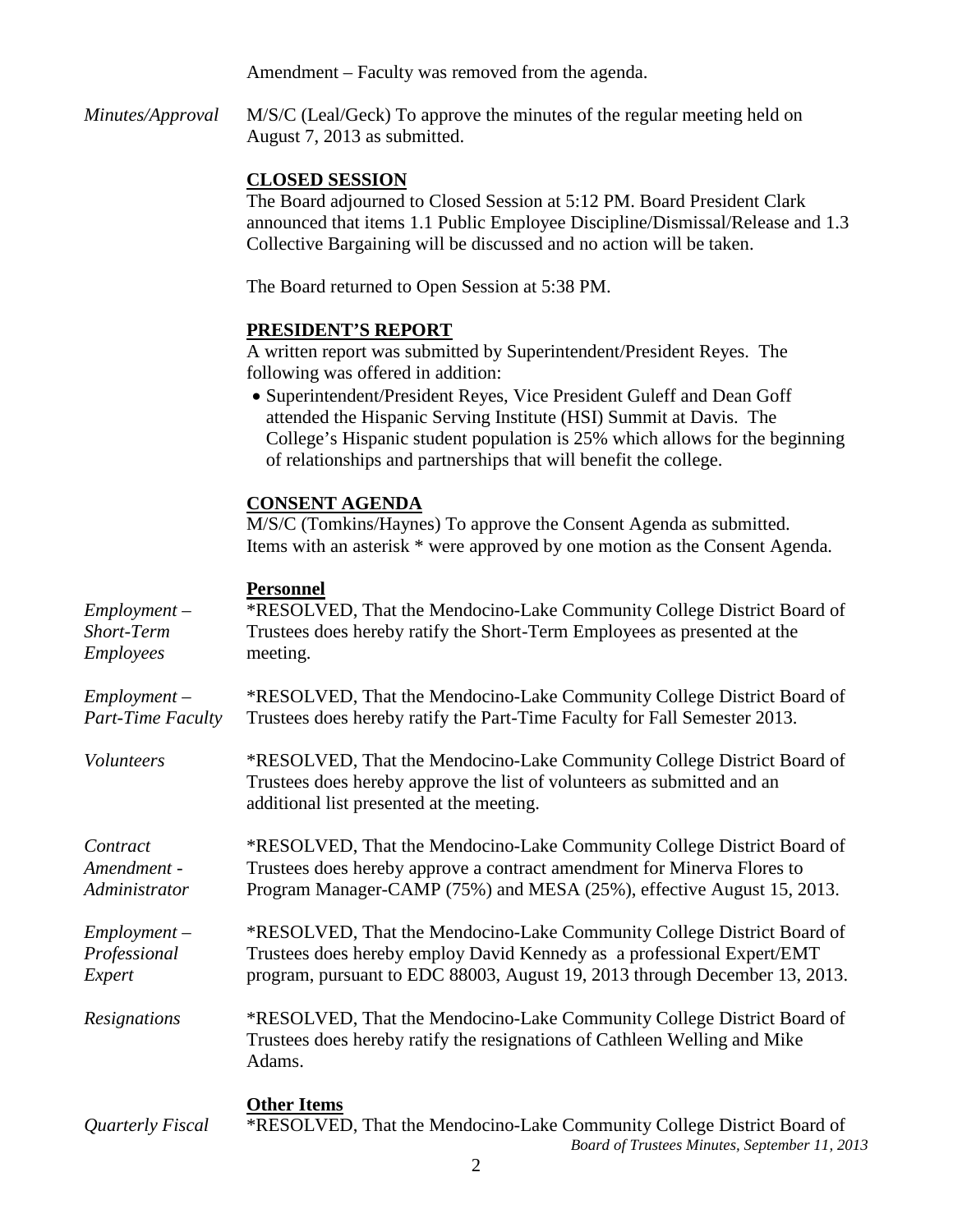| Status Report $-$<br>AB 2910                                                                          | Trustees does hereby accept the fiscal status report as submitted.                                                                                                                                                                                                                                                                                                                                                                   |  |  |
|-------------------------------------------------------------------------------------------------------|--------------------------------------------------------------------------------------------------------------------------------------------------------------------------------------------------------------------------------------------------------------------------------------------------------------------------------------------------------------------------------------------------------------------------------------|--|--|
| Allied Health -<br>Change Order<br>No. 2                                                              | *RESOLVED, That the Mendocino-Lake Community College District Board of<br>Trustees does hereby ratify Change Order No. 2 for the Allied Health project to<br>Midstate Construction in the amount of \$27,427.                                                                                                                                                                                                                        |  |  |
| Lowery Student<br>Center - Change<br>Order No. 9                                                      | *RESOLVED, That the Mendocino-Lake Community College District Board of<br>Trustees does hereby ratify Change Order No. 9 for the Lowery Student Center<br>project to Midstate Construction in the amount of \$4,565.                                                                                                                                                                                                                 |  |  |
| Donation of<br>Automobile                                                                             | *RESOLVED, That the Mendocino-Lake Community College District Board of<br>Trustees does hereby accept the 2002 Chrysler Concord LX donated by Roxanne<br>Dobson.                                                                                                                                                                                                                                                                     |  |  |
| Donations of Metal<br>Roofing Materials<br>and Wood<br>Products                                       | *RESOLVED, That the Mendocino-Lake Community College District Board of<br>Trustees does hereby accept the metal roofing materials from Taylor Metals and<br>North Cal Wood Products, Inc. donated to the Mendocino College Sustainable<br>Technology Program.                                                                                                                                                                        |  |  |
| 2013-14 Adopted<br><b>Budget</b>                                                                      | <b>ACTION ITEMS</b><br>Vice President Perryman commented that this is the first year in several years<br>that there is new money. This year there is \$321,000 more in revenue than last<br>year and expenditures have decreased due to a decrease in health costs. This<br>results in a balanced budget with an ending fund balance of 10.2%. Vice<br>President Perryman thanked Eileen Cichocki for her work on the budget.        |  |  |
|                                                                                                       | The Board asked questions and received responses from staff on the budget.                                                                                                                                                                                                                                                                                                                                                           |  |  |
|                                                                                                       | M/S/C (Geck/Chaniot) RESOLVED, That the Mendocino-Lake Community<br>College District Board of Trustees does hereby adopt the 2013-14 Adopted<br>Budgets as shown in Attachments A through J.<br>The Board of Trustees also hereby determines to spend Proposition 30 funding<br>on salaries and benefits for instructional activities and adopts the transfer of<br>\$1,000 from PT faculty office hours to PT faculty compensation. |  |  |
| <b>Education</b> and<br><b>Student Services</b><br>Report<br>Administrative<br><b>Services Report</b> | <b>INFORMATIONAL REPORTS</b><br>A written report was presented at the meeting by Virginia Guleff, Vice President<br>of Education and Student Services.                                                                                                                                                                                                                                                                               |  |  |
|                                                                                                       | A written report was submitted by Larry Perryman, Vice President of<br><b>Administrative Services.</b>                                                                                                                                                                                                                                                                                                                               |  |  |
| Measure W<br><b>Bond Report</b>                                                                       | The Measure W Bond Quarterly Report was submitted by Larry Perryman, Vice<br>President of Administrative Services.                                                                                                                                                                                                                                                                                                                   |  |  |
| Mendocino<br>College                                                                                  | A written report was submitted by Katie Fairbairn, Executive Director. The<br>following was offered in addition:                                                                                                                                                                                                                                                                                                                     |  |  |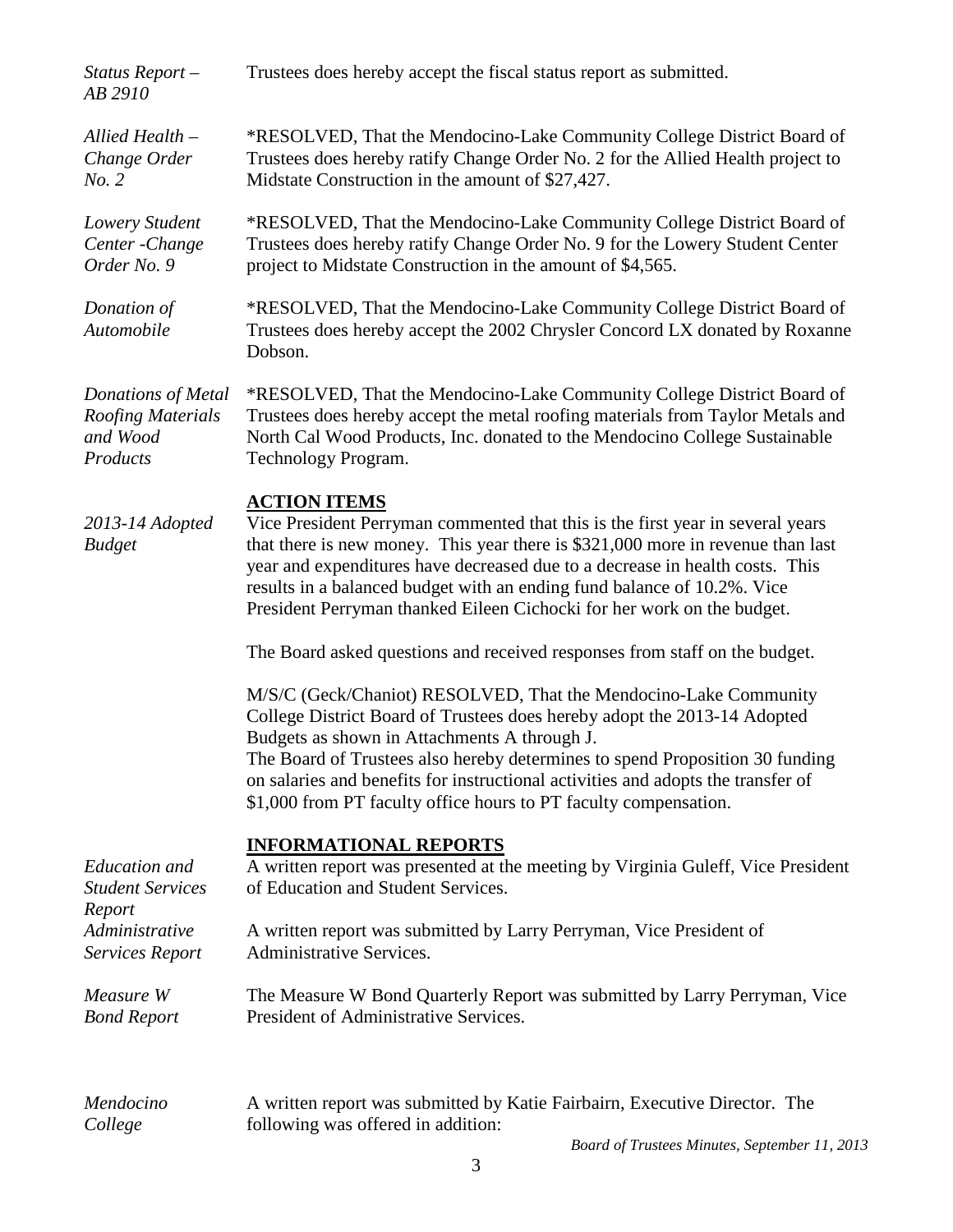| Foundation, Inc.                       | • The Board was invited to attend the Foundation Theatre and Jazz event on<br>October 20, 2013.                                                                                                                                                                                                                                                                                                                                                                           |
|----------------------------------------|---------------------------------------------------------------------------------------------------------------------------------------------------------------------------------------------------------------------------------------------------------------------------------------------------------------------------------------------------------------------------------------------------------------------------------------------------------------------------|
| Constituents<br>Report                 | No written reports were submitted. The following oral reports were given:<br>• M/S/C President Christopherson reported that a team from the M/S/C group<br>participated in the Dan Drew Memorial Golf Tournament. In addition,<br>Cichocki and Christopherson will be joining Leadership Mendocino. This<br>was made possible by using staff development funds.<br>• Academic Senate President Koetzner reported that the Academic Senate is<br>working on 2013-14 goals. |
| Health Benefit<br><b>Annual Report</b> | The Annual Health Benefit Report was submitted as information.                                                                                                                                                                                                                                                                                                                                                                                                            |

# **BIG PICTURE**

Annually, the Board of Trustees adopts goals. The Board goals from 2012-13 were reviewed at the Board's June Workshop and the Trustees recorded what has been accomplished on those goals. For this year's goals, draft goals were presented to the Board for discussion at the meeting. The Board reviewed the goals and objectives focusing on making them relevant to the future of the District.

Board President Clark and Superintendent/President Reyes suggested the Board's goals will offer a vision which will be considered by staff in the upcoming Strategic Planning process. With the development of their broad goals, the Board will help inform the discussion for planning purposes.

The Board discussed their goals and the role of their voice in the College planning process. Superintendent/President Reyes proposed that the Board's goals can inform the Strategic Plan. Trustee Chaniot expressed her support of this process and clarified the changing role of the Board in planning.

The Board shared their interest in receiving regular updates to be fully informed how their vision for the College is carried out by staff.

Board President Clark commented that with the proposed new goals an effort is being made for the Board to take the lead role by providing direction to staff for the development of the Strategic Plan, other planning documents, and direction for the District.

Following discussion, it was the consensus of the Board to consider these new goals as well as last year's goals, include the points made during this discussion, and reconsider this item as action for adoption at the October 2 Board meeting.

#### **TRUSTEE COMMUNICATION**

*Trustee Reports* A written report was submitted by Student Trustee Leal. Oral reports were given